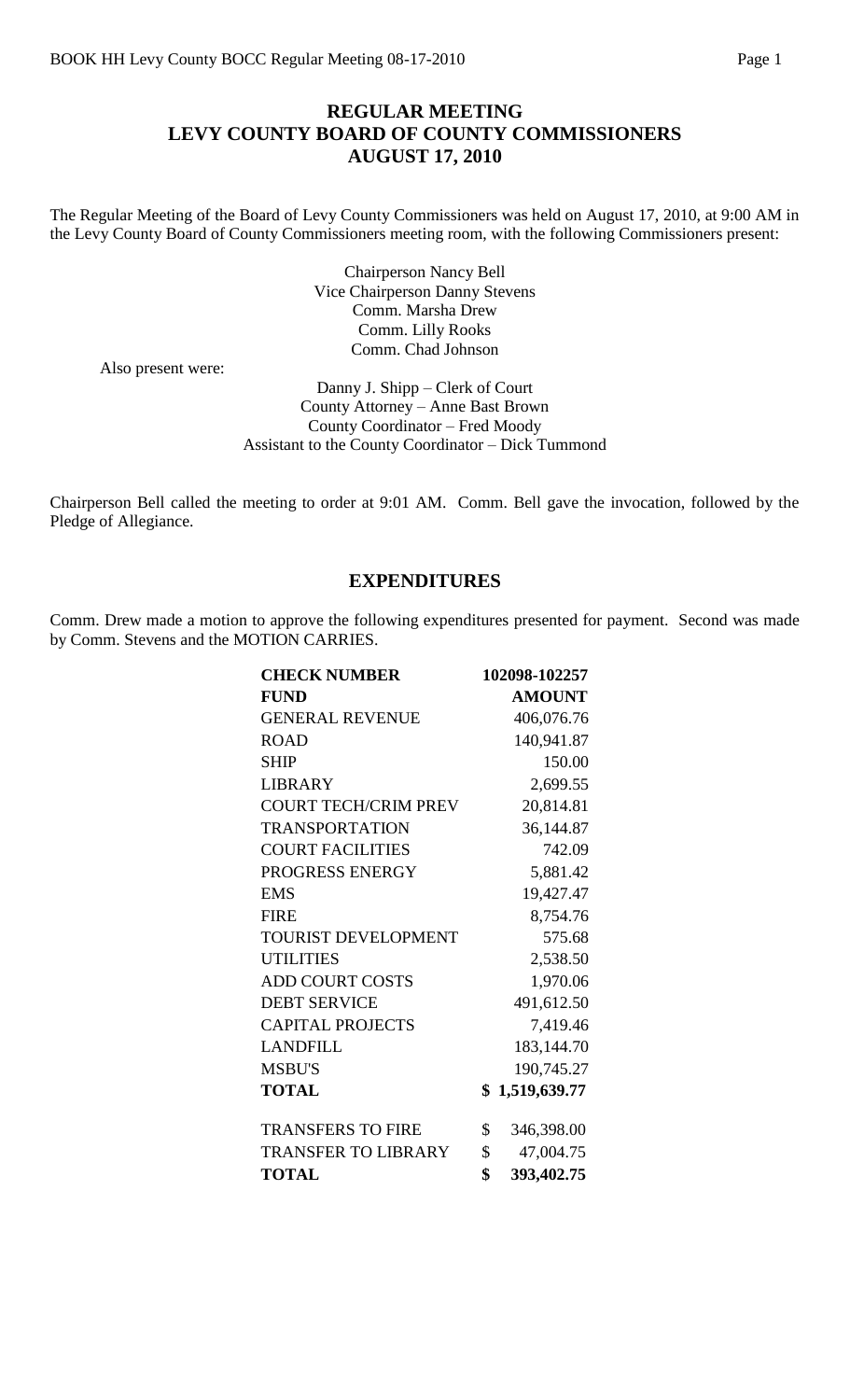# **MINUTES**

Approval of Minutes for the Regular Board Meeting held August 3, 2010. Comm. Stevens made a motion to approve the minutes as presented. Second was made by Comm. Rooks and the MOTION CARRIES.

# **ROAD DEPARTMENT BID OPENING**

Bruce Greenlee,

A. Road Department Materials.

Mr. Greenlee requested to open all of the bids in the Board office with Board staff present, as there were about 30 envelopes and the mail had not yet been delivered for today. He will then bring the bid results to the next Board meeting.

The Board members agreed by consensus to hear the bid results at the next Board meeting.

# **ZONING**

Rob Corbitt,

A. Petition No. Ha.Va., Hardship Variance.

Atty. Brown swore in members of the audience wishing to speak for or against the Hardship Variance or the Special Exception.

Atty. Brown asked if there were any ex-parte communications by the Board members.

Mr. Corbitt presented Ha.Va., Hardship Variance to the Board for approval. He explained the Hardship Variance is to allow a second dwelling in order for a family member to assist Edna Nute and help with her daily chores. The dwelling to be moved onto the property is a FEMA trailer as explained by Christine Howard.

Comm. Stevens made a motion to approve the Hardship Variance as presented. Second was made by Comm. Rooks and the MOTION CARRIES.

B. Petition No. SE 2-10, Special Exception to allow a Private Family Cemetery.

<sup>1.</sup> Comm. Johnson stated he had ex-parte communication with Judge Smith regarding the Special Exception to allow a Private Cemetery as requested by Wade Bullock.

Mr. Corbitt presented to the Board Petition No. SE 2-10, Special Exception to allow a Private Family Cemetery as requested by Wade Bullock.

Jason Murphy of Croft Surveying speaks on behalf of the Bullock family and offers to answer any questions the Board members may have.

Comm. Stevens made a motion to approve the Special Exception, but rescinded as a public hearing had not been called for.

Comm. Bell called for public hearing.

Judge Smith spoke on behalf of the Bullock family in favor of the Special Exception.

Comm. Bell asked if anyone would like to speak against. There were none.

Comm. Stevens made a motion to approve the Special Exception as presented. Second was made by Comm. Rooks and the MOTION CARRIES.

# **LEVY COUNTY SHERIFF'S DEPARTMENT**

Major Evan Sullivan

 $\overline{a}$ 

A. Request for \$38,000 in contingency money that was designated for the Sheriff's Office.

Major Sullivan requested on behalf of Sheriff Smith approval of \$38,000 in contingency money designated for the Sheriff's Office to be used for Law Enforcement and Corrections.

Comm. Stevens made a motion to approve the request as presented.

After discussion, the motion dies for lack of a second.

<sup>1.</sup> Ex-Parte Communication Comm. Johnson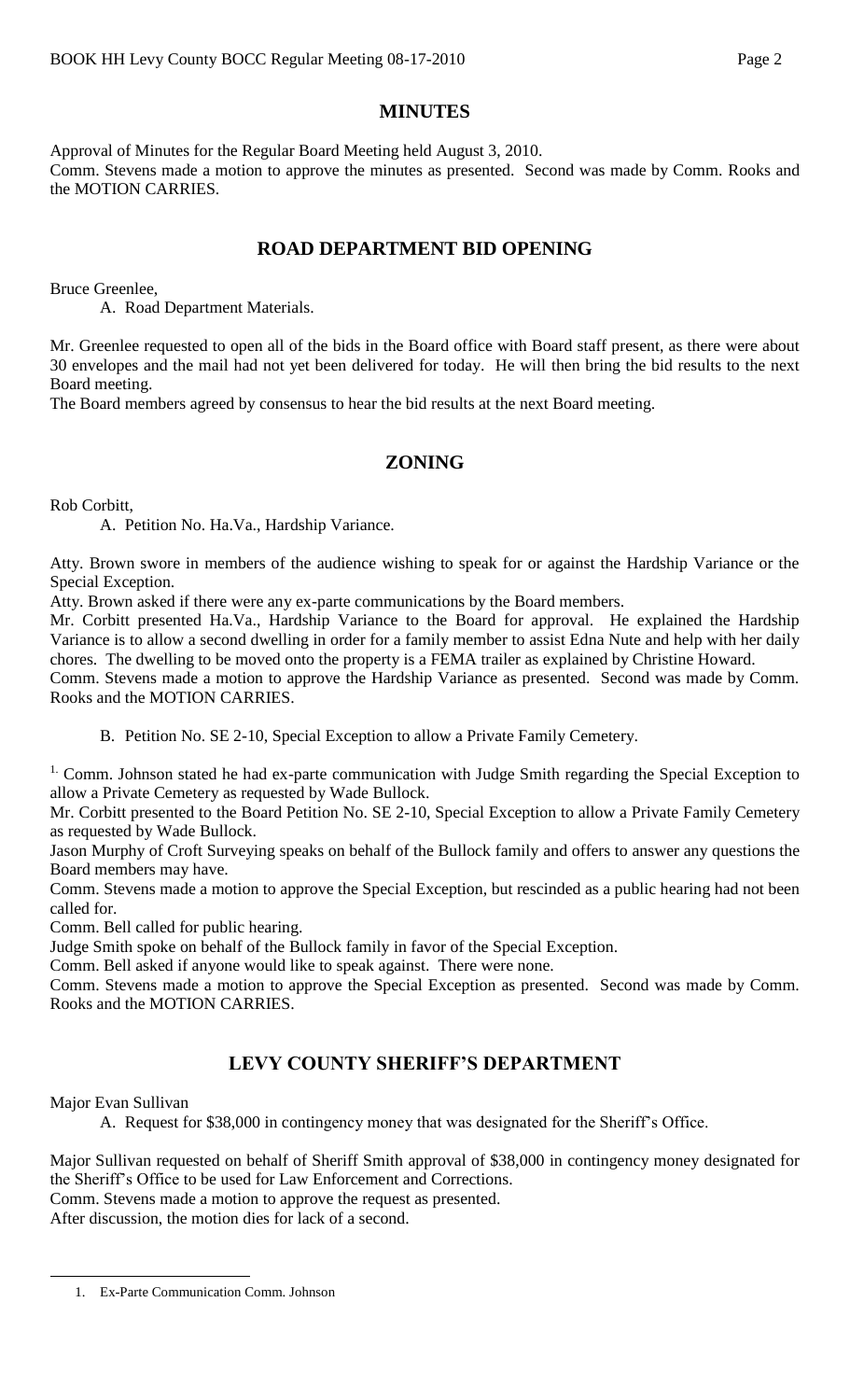Major Sullivan requested everyone keep Henry Sapp, a family member of his in their prayers as he was involved in a boating accident this past weekend in Alabama. Major Sullivan then led the audience in a prayer for Mr. Sapp.

## **DEPARTMENT REPORTS**

## **COUNTY COORDINATOR**

Fred Moody, County Coordinator

A. Discussion of Recovery Zone Economic Development Bonds.

Mr. Moody spoke to the Board regarding a request made by the Florida Association of Counties of pooling the unused recovery bond zone allocations at the State level for use by other local governments.

Pat O'Neal spoke to the Board and stated the funds would be too small to be used for bonds.

Comm. Bell stated she would like to return the unused recovery bond zone allocations to the State along with a letter stating we have a need for hospital funding and funding for the college and if any of these funds can be reimbursed, we would like to be included in any of the counties needing the funds regardless of population.

Comm. Rooks made a motion to send a letter from the Board office addressing the waiver back to FAC identifying our concerns for the hospital and college and would like for these bonds to be redirected for these two projects.

Second was made by Comm. Drew and the MOTION CARRIES.

# **EMERGENCY MEDICAL SERVICES**

Trish Seibold, Director

A. Request Board to give authority to Fred Moody, County Coordinator, to sign title work for new Emergency Medical Services mobile home.

Ms. Seibold requested the Board give authority to Fred Moody, County Coordinator to sign title work for the new Emergency Medical Services mobile home.

Comm. Drew made a motion to allow Mr. Moody to sign title work for the new EMS mobile home. Second was made by Comm. Rooks and the MOTION CARRIES.

# **LEVY COUNTY TRANSIT**

Desiree Painter, General Manager

A. Request approval of the 2010/2011 agreement between Levy County and Creekside Christian School for the provision of trips.

Ms. Painter requested approval of the 2010/2011 agreement between Levy County and Creekside Christian School for the provision of trips.

Comm. Rooks made a motion to approve the agreement as presented by Ms. Painter. Second was made by Comm. Drew and the MOTION CARRIES.

B. Request approval of the 2010/2011 agreement between Levy County and Nature Coast Middle School for the provision of trips.

Ms. Painter requested approval of the 2010/2011 agreement between Levy County and Nature Coast Middle School for the provision of trips.

Comm. Rooks made a motion to approve the agreement as presented by Ms. Painter. Second was made by Comm. Drew and the MOTION CARRIES.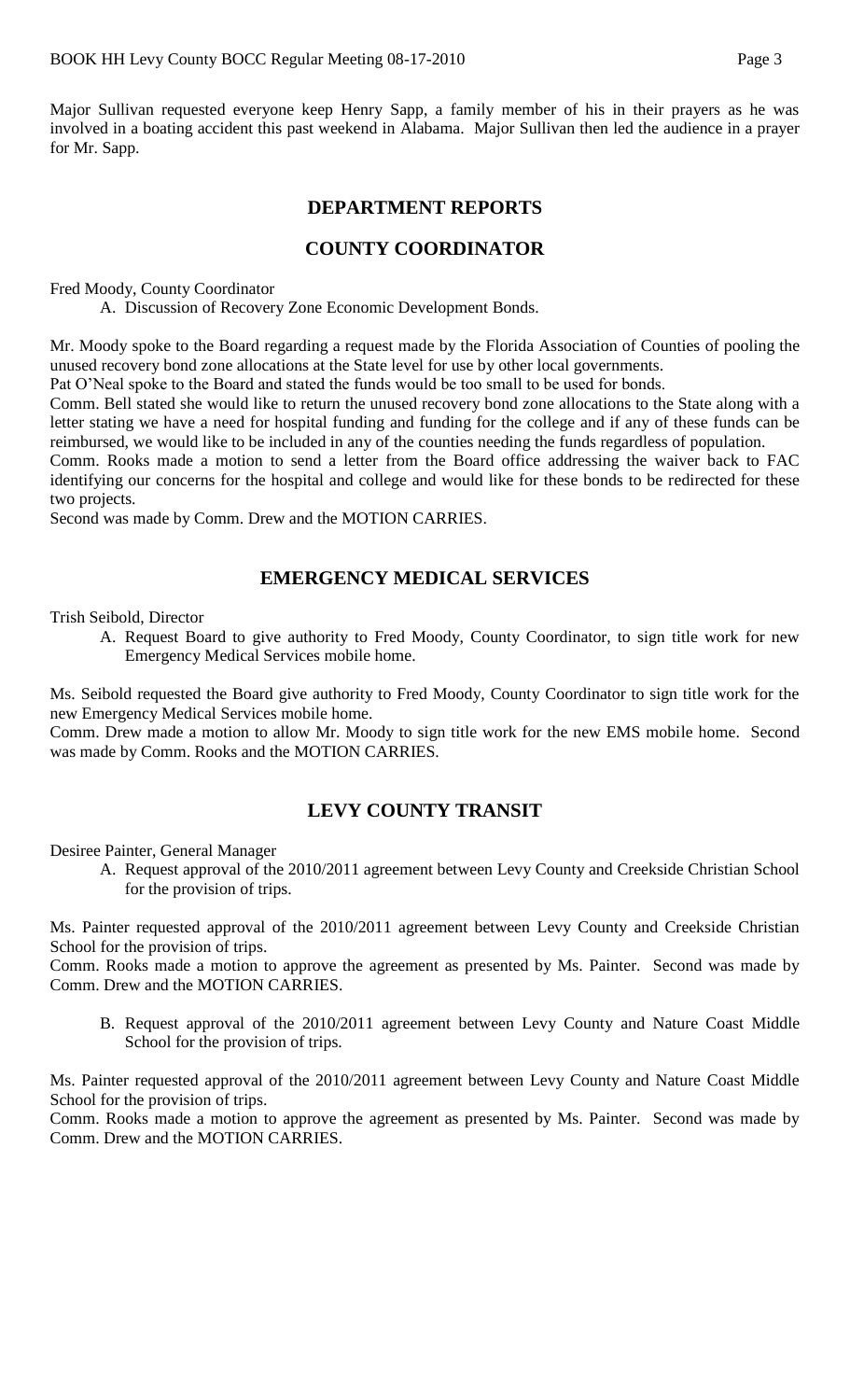## **PARKS AND RECREATION**

Matt Weldon, Director

A. Request approval of application for State-owned Submerged Lands Authorization Package Number 8.

Mr. Weldon requested Board approval of the application for State-owned Submerged Lands Authorization Package Number 8.

Comm. Rooks made a motion to approve the application as presented by Mr. Weldon. Second was made by Comm. Stevens and the MOTION CARRIES.

## **ROAD DEPARTMENT**

Bruce Greeenlee, Administrative Superintendent

A. Update on speed humps. - TABLED-

## **SHIP**

Dick Tummond, SHIP Director

A. Community Development Block Grant (CDBG) Application Update.

Mr. Tummond gave a CDBG Application update. He stated Levy county will not be in the fundable range for this year. He stated there will be another application cycle closing in November and Levy County could reapply.

### **NON-AGENDA ITEM - VAB**

Comm. Drew made a motion to hear a non-agenda item. Second was made by Comm. Johnson and the MOTION CARRIES.

Mr. Moody presented information to the Board regarding VAB representatives on behalf of Mr. Shipp. He stated the Board needed to select two members for the VAB Board and one alternate.

Comm. Stevens made a motion to select himself and Comm. Johnson to serve as representatives for the VAB Board with Comm. Drew serving as an alternate and to select Ivan Chubb to serve as the homeowner representative. Second was made by Comm. Drew and the MOTION CARRIES.

#### **COMMISSIONER REPORTS**

#### **Comm. Rooks**

A. Adopt Resolution 2010-47 encouraging the Florida Fish and Wildlife Conservation Commission (FWCC) to consider county home rule authority in rules relating to captive wildlife, and requesting the FWCC and Legislature work with counties to address conflicts.

Comm. Rooks presented and made a motion for the Board to approve Resolution 2010-47 encouraging the Florida Fish and Wildlife Conservation Commission (FWCC) to consider county home rule authority in rules relating to captive wildlife, and requesting the FWCC and Legislature work with counties to address conflicts. Second was made by Comm. Johnson and the MOTION CARRIES.

#### **Comm. Johnson**

A. Guardian ad Litem Space Allocation.

Comm. Johnson spoke to the Board regarding the Guardian ad Litem space allocation. After researching the other locations mentioned at a prior meeting, the recommendation for office space is for the Chiefland location owned by Hudson Properties.

Paige Brookins of Hudson Properties was in attendance at the meeting and answered questions from Board members.

Comm. Drew made a motion to approve the lease one year at a time.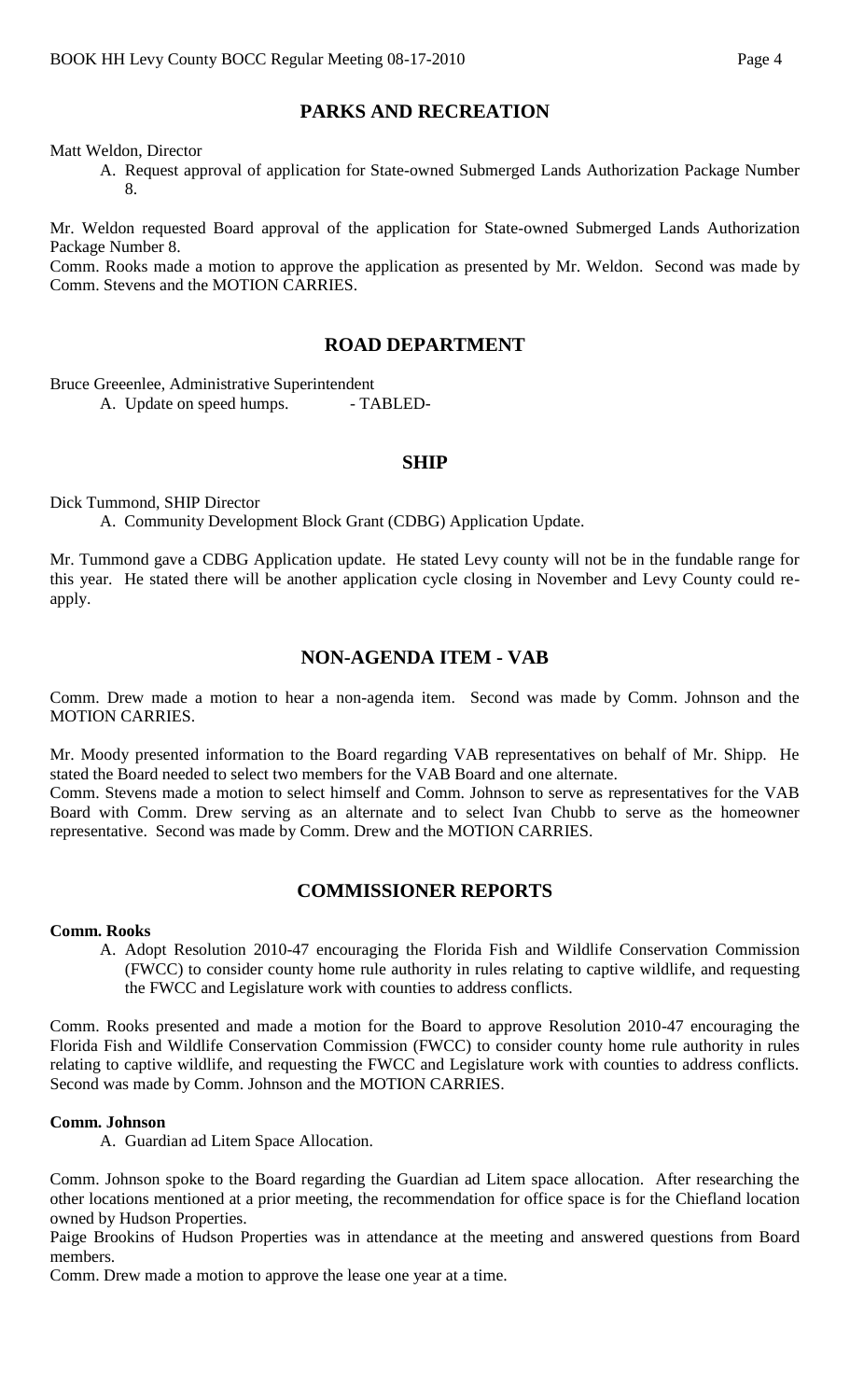Comm. Drew rescinds her motion after Atty. Brown advised the Lease Agreement would need to be reviewed by her office.

After discussion, the Board agreed to work with Mrs. Brookins to enter into a one year Lease Agreement upon Atty. Brown's review.

Comm. Johnson Comm. Johnson let everyone know there will be a Casino Night fundraiser by the Williston Junior Women's Club for the March of Dimes.

The meeting recessed at 10:32 A.M. The meeting reconvened at 1:30 P.M.

# **BUDGET WORKSHOP**

Board of County Commissioners revised budget summary presented by the Clerk to the Board.

Sheila Rees presented the revised budget summary for the Board and stated changes were made to the Road Department Budget per their request. Budgeted salaries from employees who had left the Road Department were moved to other line items.

The Fire Department budget was reverted back to this year's contract amount.

The only adjustment for EMS was for insurance and retirement.

Cuts were made in several departments with the General Revenue funds which will place roughly \$500,000 in Reserve.

The budget is now balanced with approximately \$4 million from Reserve.

Mrs. Rees stated the more the departments can cut, more money can be brought forward to Reserve for future use.

# **LEVY COUNTY SHERIFF'S OFFICE**

Sheriff Smith stated he removed \$265,000 from the most recent budget request, which leaves the current budget request at \$11,022,084.

Comm. Drew stated she would like the sheriff to take last year's budget and reduce it by 5%.

Comm. Bell states the Sheriff's reduction in the budget request is less than ¼ of 1% and she would like to see it reduced more.

Major Sullivan stated the Sheriff's Department had purchased 6 new cars for their K9 officers with one time stimulus money in the amount of \$180,000. He stated they needed to hire new dispatchers, but did not due to not having enough money in current budget.

Mrs. Cannon asked which services the Sheriff's Office will no longer render with the current proposed budget. Major Sullivan answered there will be no Swat Team, Dive Team, CERT Team in the jail, and no Marine Team. The Sheriff stated services will have to be cut.

Major Sullivan referred to the 5% cut to their budget and stated this would amount to \$552,477.70. He then compared the Sheriff Departments insurance plan expense and the Board of County Commissioner's insurance plan justifying the raise given to the Sheriff's Department employees given back in May of this year.

Comm. Bell asks Mr. Moody to explain the history of the insurance plan and how we got to where we are.

Mr. Moody explained Levy County is in a pool with several other counties and municipalities. Years ago the county would go out for bids on insurance each year. High loss ratios resulted in insurance companies not wanting to offer quotes. At this time, the Sheriff's office was still on the same plan as the Board. The Board checked with the company they were pooled in with already providing property and casualty insurance, Blue Cross, Blue Shield. They invited Levy County in even with the high loss ratio and the Board has stayed with this company ever since. Even though the plan offered by the Board for its employees has a much less deductible than offered by the Sheriff's Department for its employees now, it was beneficial for everyone at that time due to the age group of Sheriff's Department employees even though they were in a high-risk category.

Comm. Rooks referred to the handout given to the Board office regarding the employees and their pay for June salaries. Discussion followed regarding payroll for Dispatchers and Comp Time. After review, Comm. Rooks pointed out how two new dispatchers could be hired on.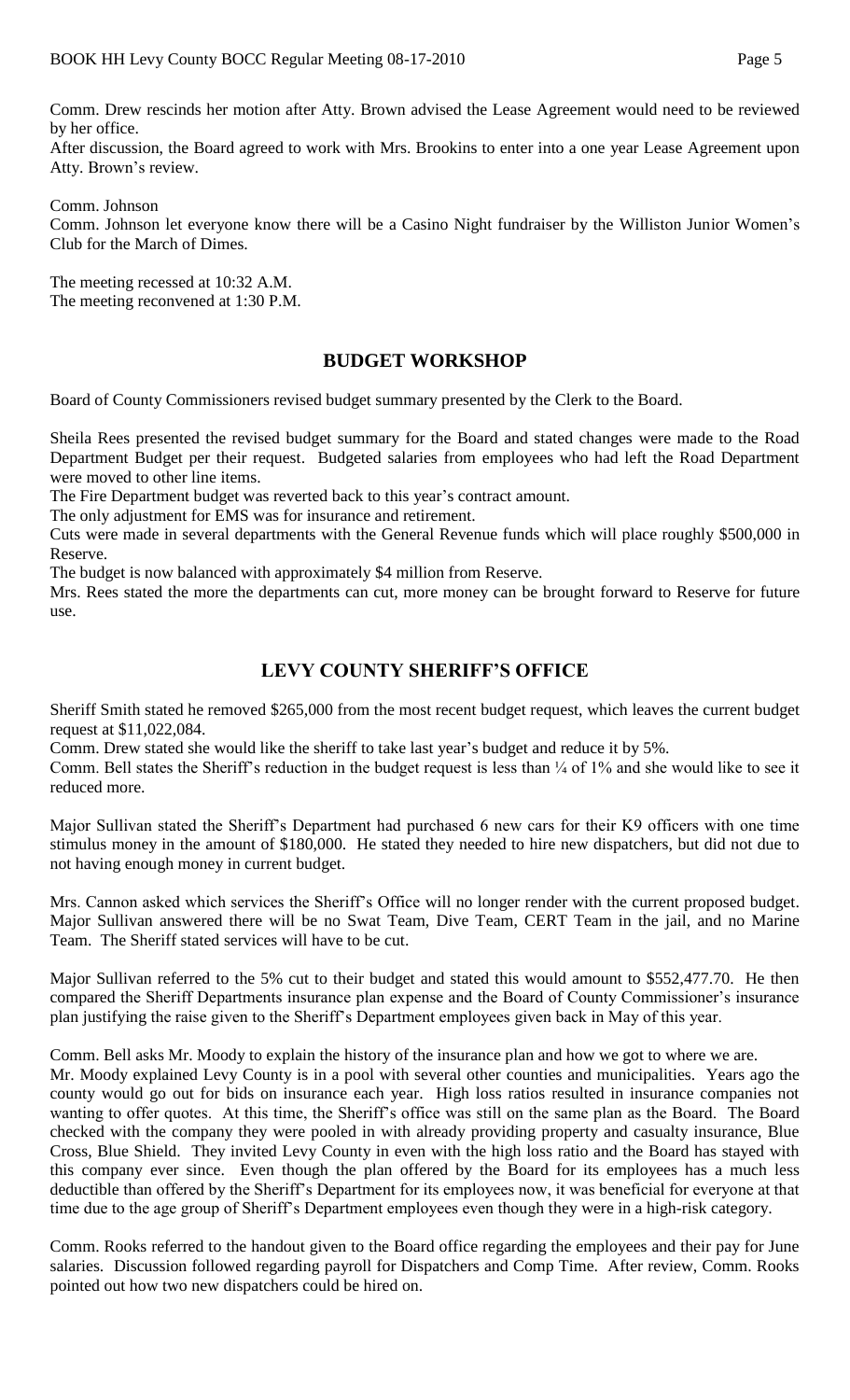Comm. Drew stated she would like for the Board to be included in meetings between the Sheriff and the municipalities to discuss dispatching. Sheriff Smith stated he would notify the Board of the next meeting. Comm. Drew then requested a radio from the Sheriff's Department for a short time to listen as she had done this recently with the EMS Department. Major Sullivan stated he would check with the State to make sure this was allowable and get back to her. Donna Capps invited any of the Board members to sit in the Dispatch area for a time to see what they do.

Comm. Rooks stated to the Sheriff she was trying to set a meeting up with an individual who has some funding available for help in Dispatch to put people in the workforce and would like for the Sheriff and Major Sullivan to be a part of it. She stated this would not come out of the Sheriff's budget but Sheriff Smith would have full control over the work by these people.

Sheriff Smith spoke about housing Federal Inmates and the costs incurred. He stated the money received from this goes directly to the Board and while the Sheriff's Department is out the expense of transporting and housing these inmates they do not get any of this money back.

Comm. Rooks stated the Board was told when the new jail was being built, the money received from housing the Federal Inmates would go to offset the bond issue the Board took out to build the jail. Sheriff Smith stated as a follow up he had made a promise to the taxpayers to do his very best to offset the cost of the new building to them and this has been done. Major Sheffield stated the amount generated by housing federal inmates is about \$180,000. Sheriff Smith stated it is costing his budget to provide this service and stated if he could be reimbursed just the amount for the officers to transport these inmates, it would help greatly. Comm. Stevens stated he had requested these figures from the Sheriff's Department back at the beginning of the year and has not seen them yet.

Comm. Bell asked again for the Sheriff to work with the Board to lower his budget. Sheriff Smith stated if he has to make cuts, he will, but if an emergency comes up during the year, he will have to come before the Board to ask for funds.

The meeting recessed at 2:38 P.M. The meeting reconvened at 2:47 P.M.

Mr. Moody spoke regarding insurance on the Inmate Medical expense as arrest for some individuals is access to health care. This comment comes from speaking with the County Manager in Alachua County as they are dealing with the same issue. Mr. Moody stated the Sheriff's Department is currently budgeted at \$200,000 for inmate medical care. They had to come before the Board for a \$150,000 amendment earlier this year. Mr. Moody stated he had checked with Hunt Insurance, an insurance company which insures most of the correctional facilities in Florida. Of the three options given, the one which seemed as though it may work out the best offers \$250,000 coverage per inmate with \$10,000 deductible at a cost of \$64,443 per year.

Comm. Rooks stated she would like to see two letters drafted, one to the National Association of Counties and copied to all of our Federal Representatives and another sent to the Florida Association of Counties and copies sent to our Legislative Delegation and the Small County Coalition expressing concerns of the County for unnecessary medical procedures done by hospitals as well as incorrect billing regarding inmate care.

Comm. Drew made a motion to sign up for the inmate medical as stated by Mr. Moody from Hunt Insurance for \$64,443. Second was made by Comm. Johnson and the MOTION CARRIES.

Mr. Moody stated he would contact Hunt insurance in an effort to get the policy to take effect on October 1, 2010.

# **ANIMAL SERVICES**

David Weatherford spoke to the Board and stated he could have to come before the Board to request additional funds at some point during the upcoming year with the budget as it is now.

He also stated the salaries had been cut due to one employee retiring and one resigning while the number of calls has not changed. He asked the Board if he could add back one employee to help with the work load. Lena Hooker spoke to the Board and explained items in the Animal Services budget.

Comm. Rooks made a motion to add back to the salary line item enough for one new employee. Second was made by Comm. Stevens and the votes were as follows: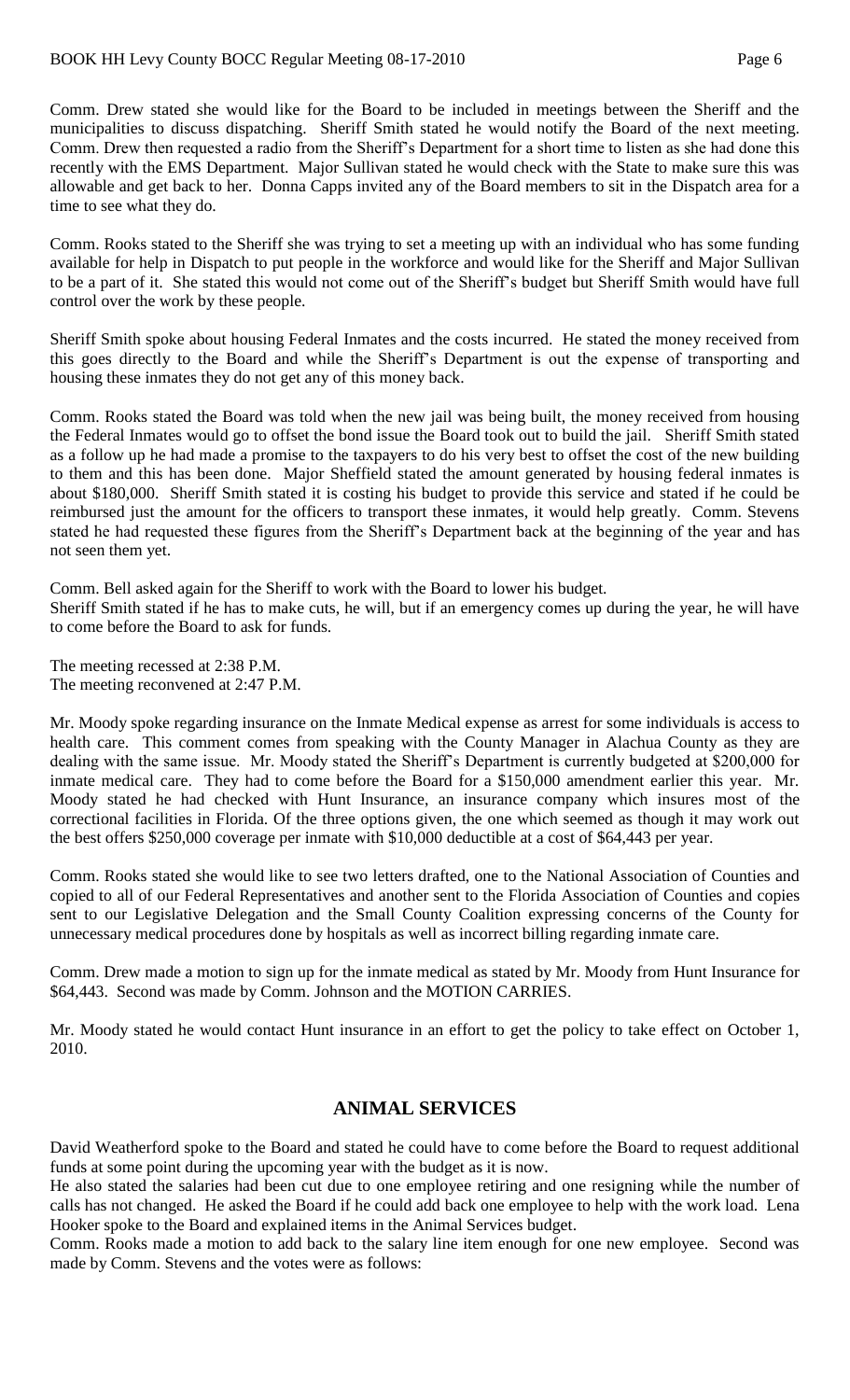YES NO Comm. Stevens Comm. Bell Comm. Rooks Comm. Drew

Comm. Johnson

The MOTION DOES NOT CARRY.

#### **CLERK OF COURT**

Danny Shipp stated his budget was cut an additional \$5,000 from the last budget meeting although his total budget request is up due to reduced revenue from recordings, as this is a fee office. Sheila Rees gave an explanation to the Board as to how the revenues have been drastically cut.

The Commissioners asked if Mr. Shipp could look at his budget and see if there is any way it can be further reduced.

#### **SUPERVISOR OF ELECTIONS**

Comm. Bell stated Mrs. Asbell was asked to come back to the Board with a reduced budget and she was not present.

Comm. Drew made a motion to reduce the Supervisor of Election's budget by 5% using last year's amount. Second was made by Comm. Johnson and the votes were as follows:

| <b>YES</b>    | NО            |
|---------------|---------------|
| Comm. Drew    | Comm. Stevens |
| Comm. Johnson | Comm. Rooks   |
|               | Comm. Bell    |

The MOTION DOES NOT CARRY.

#### **CONSTRUCTION/MAINTENANCE**

Mr. Moody explains the Maintenance Department is requesting approval to purchase a new 30 hp gas, 60" mower from Suwannee River Kubota as per quotes received from local vendors. They had been mowing in places where Transportation used to mow and has been billing the Road Department for the mowing. Discussion followed as to who is to be billed for the mowing.

Comm. Drew made a motion to deny the purchase of a new mower for the Construction/Maintenance Department. Second was made by Comm. Johnson and the MOTION CARRIES.

## **COUNTY AGENT**

Albert Fuller could not be present and Mrs. Rees stated further cuts were made to their budget and she had not heard back from his office yet. Mrs. Rees had asked the office if it was necessary to have so many volunteers, as the background checks are expensive.

## **DEVELOPMENT DEPARTMENT**

Rob Corbitt stated his Other Salaries and Wages is one area which cannot be reduced. He proposed to hold quarterly meetings for the Licensing Board and for the Board of Adjustments to meet three times a year. He also has one employee which will not be replaced, reducing his budget further.

Comm. Johnson made a motion to change the meetings line item in the Development Department's budget to \$3,500 to accommodate the meetings Mr. Corbitt had spoken of. Second was made by Comm. Rooks and the MOTION CARRIES.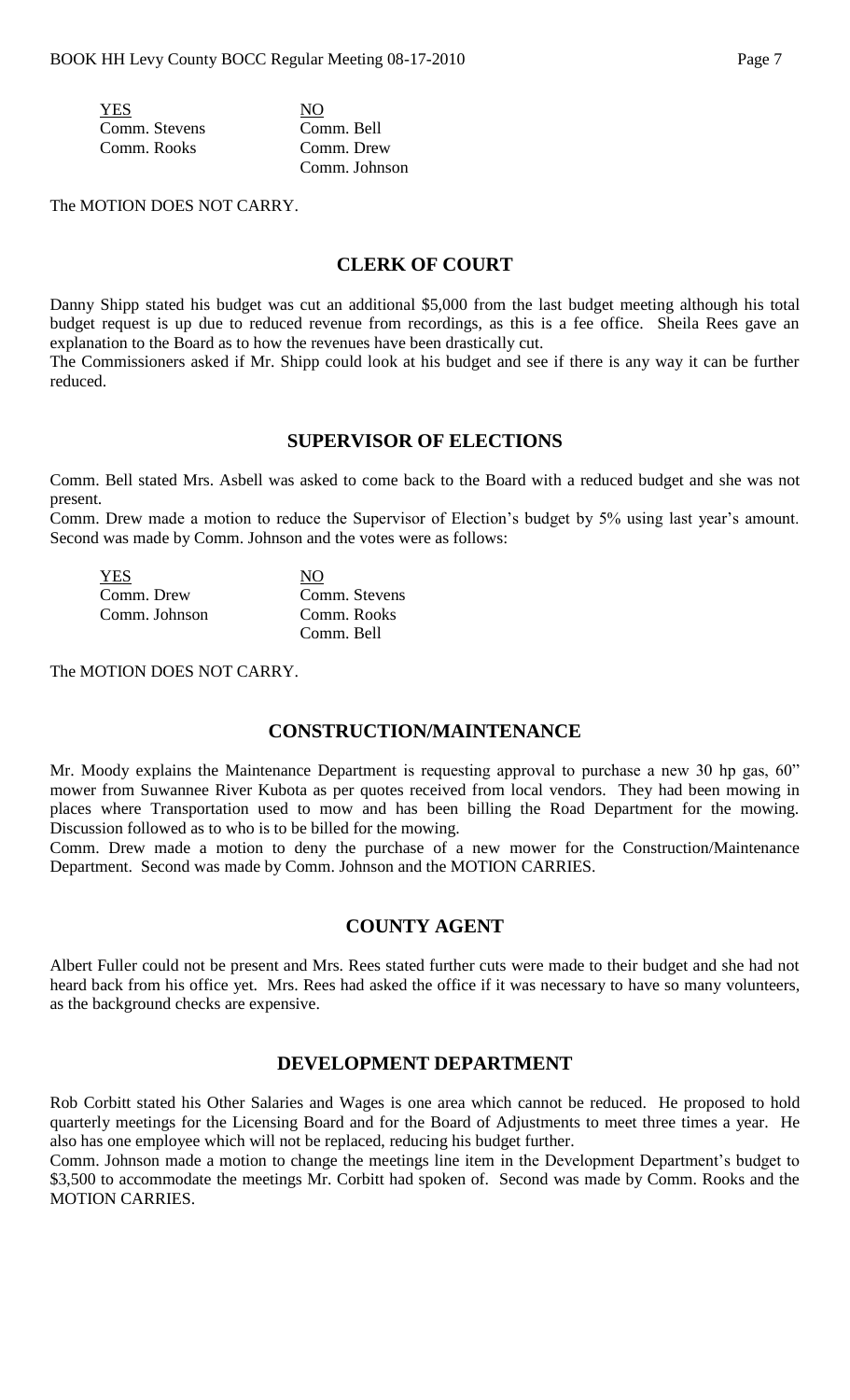# **EMERGENCY MANAGEMENT**

Mr. Moody requested on behalf of Mark Johnson to purchase a new vehicle to replace his current vehicle. Mr. Johnson had contacted the Division of Emergency Management. They responded and stated they had reviewed his request and approved the expenditure of a 2010 Chevrolet Tahoe in the amount of \$33,400 on a State bid for Emergency Management use. Any future trade in or resale funds received related to the new vehicle are applied toward the EMPA base grant contract expenditures.

Comm. Drew stated she did not approve of any new vehicle purchases at the end of the year. Discussion followed as to the impact of purchasing of a new vehicle and the use of grant funds.

Comm. Stevens made a motion to approve the purchase of a new vehicle as requested by Emergency Management. Second was made by Comm. Rooks and the votes were as follows:

| <b>YES</b>    | NΩ         |
|---------------|------------|
| Comm. Stevens | Comm. Drew |
| Comm. Rooks   | Comm. Bell |
| Comm. Johnson |            |

The MOTION CARRIES.

### **EMS**

Trish Seibold stated the EMS budget had been cut in addition to what had been presented at the last budget meeting and they would be willing to go with the new budget amount of \$4,137,965. If they run short during the year, they will have to request for additional funds from the Board, as they will have re-certifications to be done this fiscal year.

Comm. Drew stated she was not in favor of replacing so many ambulances at once, as there will be two more purchased this year in addition to what had just been replaced. She would prefer the purchase of one ambulance each year and rotating out the older ones.

Comm. Rooks stated she would like to get the two new units as soon as possible as the existing ambulances require constant costly repairs.

Comm. Bell is in favor of getting into a gradual rotation of the ambulance fleet, but for now the two new ambulances are needed.

Comm. Rooks made a motion to keep the EMS budget as is, including the funding for the two new ambulances. Second was made by Comm. Stevens.

Comm. Johnson proposed to keep the funding for one ambulance in the EMS budget and wait until next year to purchase the second one.

Comm. Stevens asked Ms. Seibold if she would be willing to purchase one ambulance at the beginning of the new fiscal year and one later in the year and Ms. Seibold agreed.

Comm. Bell called for a vote and they were as follows:

| YES.          | NО            |
|---------------|---------------|
| Comm. Rooks   | Comm. Bell    |
| Comm. Stevens | Comm. Drew    |
|               | Comm. Johnson |

#### The MOTION DOES NOT CARRY.

Comm. Johnson made a motion to allow for the purchase one ambulance within the proposed EMS budget. Second was made by Comm. Stevens and the votes were as follows:

YES NO Comm. Stevens Comm. Drew Comm. Rooks Comm. Bell Comm. Johnson

#### The MOTION CARRIES.

Comm. Rooks wished to go on record she feels it is a mistake to not purchase two ambulances at this time as she was in favor of the purchase of both.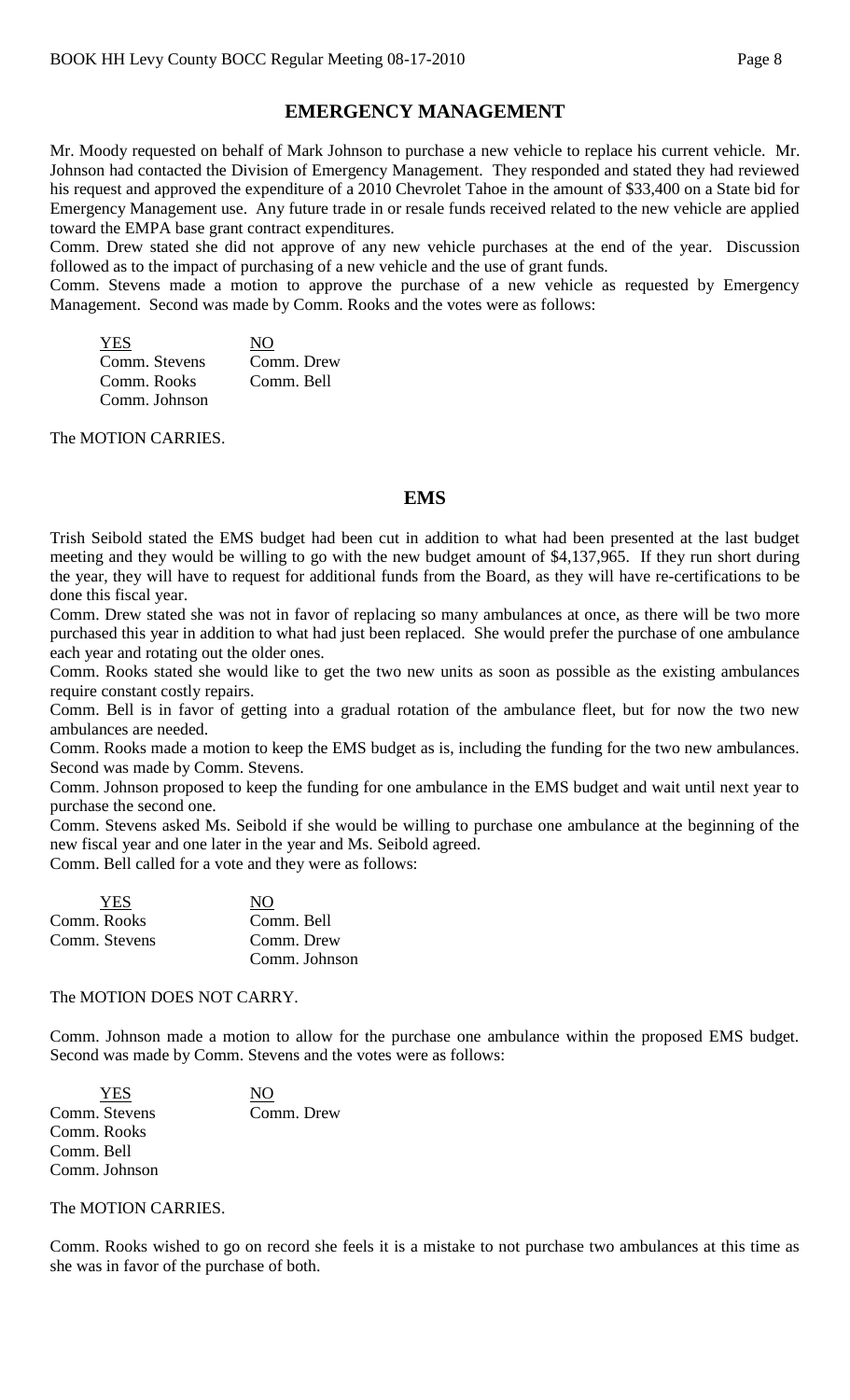The following Departments budgets were discussed and department representatives stated they had made reductions and were willing to work with their given budgets:

Fire Parks Landfill Planning Levy County Transit Soil Conservation Mosquito Control Road Department Water/SHIP

Veterans Tourist Development

### **LEGAL**

Atty. Brown stated she has some items of office equipment which will need to be purchased at some point during the year. If additional funds are needed during the year, she will make a request from the Board. Comm. Drew made a motion to reduce the line item for professional services-attorneys to \$50,000. Second was made by Comm. Johnson and the MOTION CARRIES.

#### **LIBRARY**

Mrs. Rees stated the Library only asks the Board to pay for actual salaries which is \$250,315.

The Board discussed reducing the following Agency budgets by 5%:

Central Florida Community Action Agency Nature Coast Business Development/EZDA Meridian Health Care

Comm. Rooks made a motion to leave the LARC budget at \$40,392. Second was made by Comm. Stevens and the MOTION CARRIES.

Comm. Drew made a motion to reduce the budget for the Nature Coast Business Development/EZDA of \$42,000 by 5%, add back the rent amount. Second was made by Comm. Johnson and the votes were as follows:

YES NO Comm. Rooks Comm. Stevens Comm. Bell Comm. Drew Comm. Johnson

The MOTION CARRIES.

Comm. Drew made a motion to reduce the budgets for Central Florida Community Action Agency and Meridian Health Care by 5%. Second was made by Comm. Stevens and the MOTION CARRIES.

Comm. Drew made a motion to reduce the budgets for the Public Defender, State Attorney by 5%. Second was made by Comm. Johnson and the MOTION CARRIES.

Comm. Drew made a motion to reduce the budget for Recreation funds currently at \$12,000 by 5%. Second was made by Comm. Johnson. The votes were cast as follows:

YES NO Comm. Bell Comm. Stevens Comm. Drew Comm. Rooks Comm. Johnson

The MOTION CARRIES.